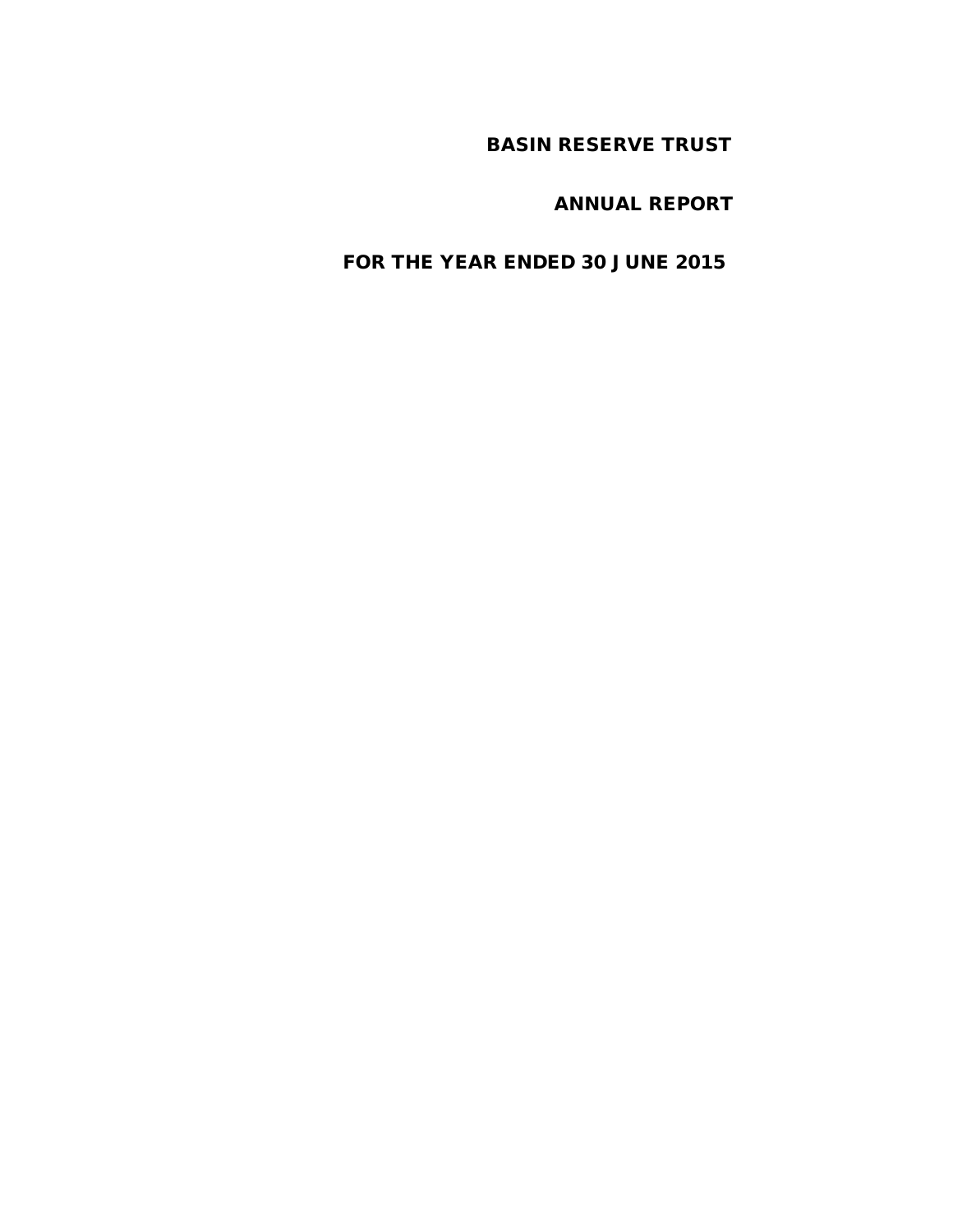## BASIN RESERVE TRUST ANNUAL REPORT For the year ended: 30 June 2015

### **Contents**

| <b>Non-Financial Information:</b>          | Page           |
|--------------------------------------------|----------------|
| <b>Entity Information</b>                  | 1              |
| <b>Statement of Service Performance</b>    | $2 - 3$        |
| Statement of Compliance and Responsibility | 4              |
| <b>Annual Financial Statements:</b>        |                |
| <b>Statement of Financial Performance</b>  | 5              |
| <b>Statement of Financial Position</b>     | 6              |
| <b>Statement of Cash Flows</b>             | $\overline{7}$ |
| <b>Statement of Accounting Policies</b>    | $8 - 10$       |
| Notes to the Performance Report            | $11 - 16$      |
|                                            |                |
| <b>Auditor's Report</b>                    | $17 - 19$      |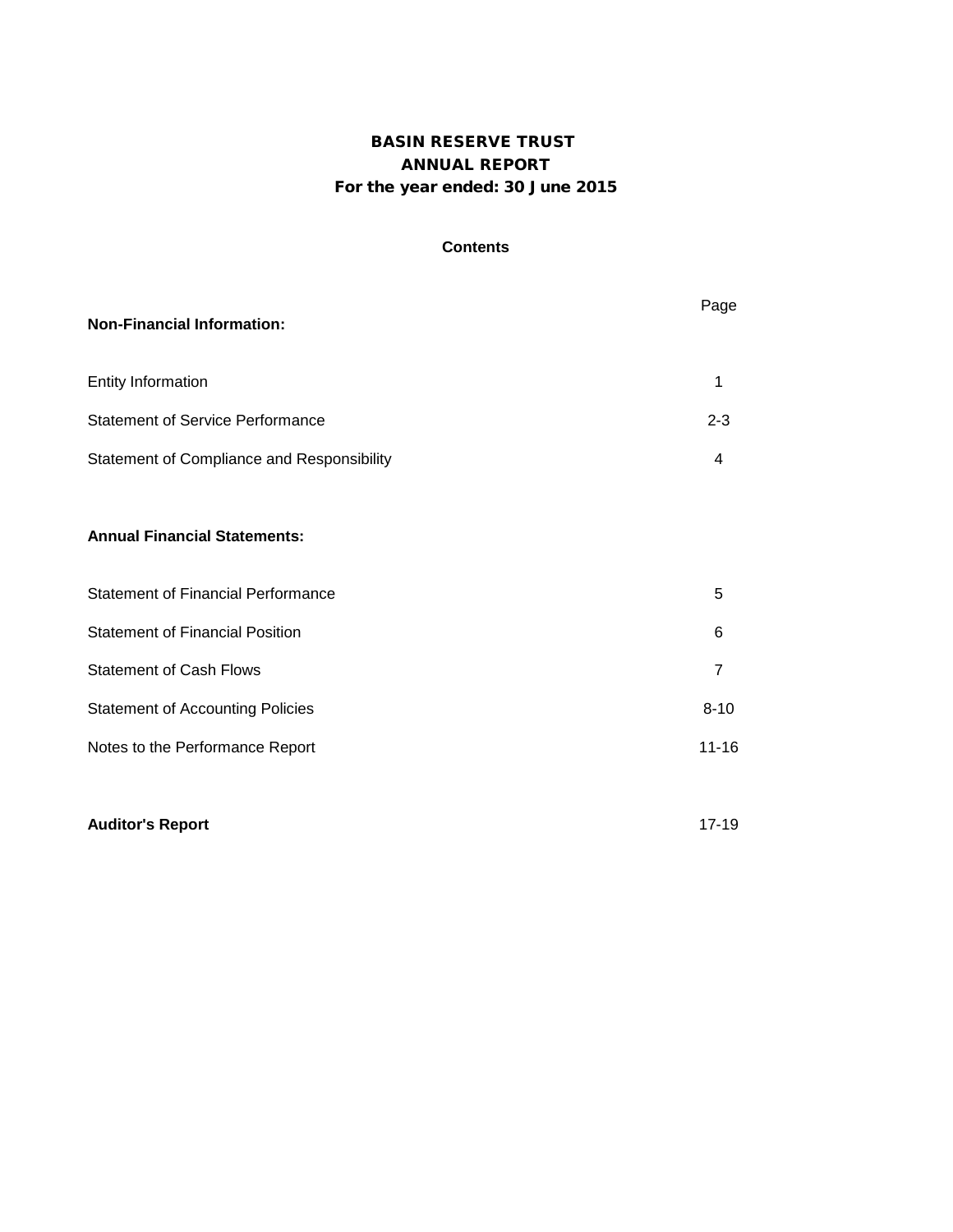## BASIN RESERVE TRUST ENTITY INFORMATION For the year ended: 30 June 2015

### **Legal name**

Basin Reserve Trust ("the Trust").

### **Type of entity and legal basis**

The Trust is incorporated in New Zealand under the Charitable Trusts Act 1957 and also registered with the Charities Commission, registration number CC29029. The Trust was established by the Wellington City Council ("WCC") and Cricket Wellington ("CW") and is a Council Controlled Organisation ("CCO") as defined by Part 1, section 6 of the Local Government Act 2002.

### **The Trust's purpose or mission**

The primary objective of the Trust is to manage, administer, plan, develop, maintain, promote and operate the Basin Reserve for recreational activities and for the playing of cricket, for the benefit of the inhabitants of Wellington.

### **Structure of the Trust's operations, including governance arrangements**

The Trust comprises a Board of four Trustees who oversee the governance of the Trust. The Trustees delegated the daily operation of the Trust to CW pursuant to a Management Agreement dated 13 August 2013. The Trust's financial affairs are managed by an external Accountant, who also attends Trustee meetings and partakes in financial discussions.

### **Main sources of the Trust's cash and reserves**

Operating grants received from the WCC are the primary sources of funding to the Trust. The terms under which this funding is provided are contained in a Management Deed dated 16 March 2005.

#### **Contact details**

| <b>Physical Address:</b> | <b>Brierley Pavilion, Basin Reserve</b><br><b>Rugby Street</b><br>Wellington |
|--------------------------|------------------------------------------------------------------------------|
| Postal Address:          | P O Box 578<br>Wellington                                                    |
| Phone                    | $(04)$ 384-3171                                                              |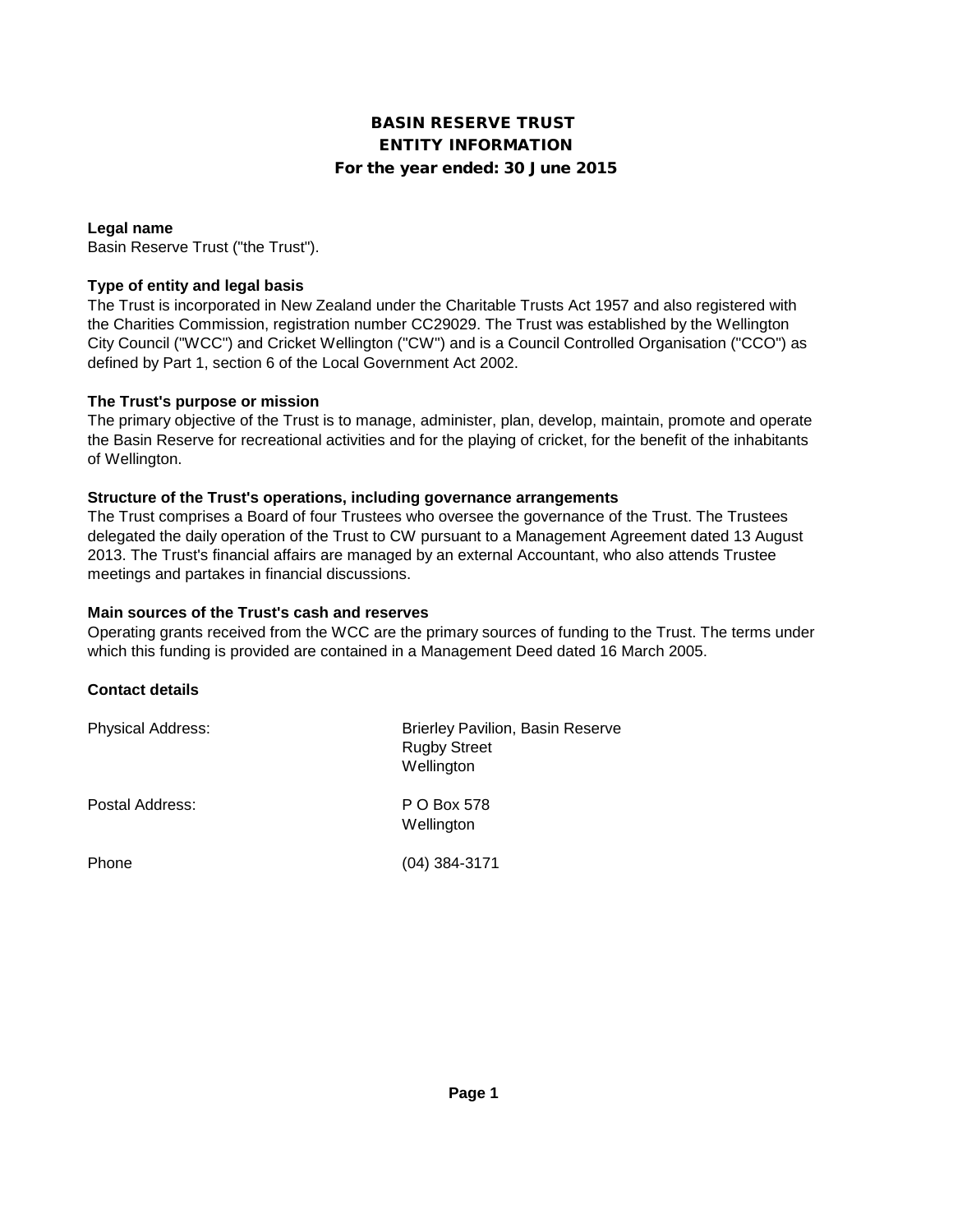## STATEMENT OF SERVICE PERFORMANCE BASIN RESERVE TRUST For the year ended: 30 June 2015

The Trust's Statement of Intent for the year ended 30 June 2015 was adopted in May 2014

The main objectives of the Trust are as follows:

- 1. To contribute to the WCC's vision of Creative Wellington Innovative Capital, by continuing to attract national and international sporting events to Wellington.
- 2. To manage, administer, plan, develop, maintain, promote and operate the Basin Reserve for recreational activities and for the playing of cricket, for the benefit of the inhabitants of Wellington.
- 3. To establish a long term policy for the further development of the Basin Reserve as a recreational facility and as a facility for the playing of cricket, other sports and as a venue for other community based activities.
- 4. To preserve and enhance the significant and recognised heritage value of the Basin Reserve.
- 5. To comply with all legislative and regulatory provisions relating to it's operation and performance, including statutory and general Council objectives for Council controlled organisations.

| <b>PERFORMANCE MEASURES</b>                                                      | 30 June 2015 |               | 30 June 2014   |  |
|----------------------------------------------------------------------------------|--------------|---------------|----------------|--|
| <b>Administrative</b>                                                            | Target       | <b>Actual</b> | <b>Actual</b>  |  |
| Achieve targets within allocated budgets<br>Comply with financial, technical and | Achieved     | Achieved      | Not Achieved   |  |
| regulatory standards                                                             | Achieved     | Achieved      | Achieved       |  |
| Asset management plan carried out                                                | Achieved     | Achieved      | Achieved       |  |
| <b>Operating - Number of Events</b>                                              |              |               |                |  |
| Cricket                                                                          | 10           | 13            | 22             |  |
| <b>Other Sports</b>                                                              | 10           | 27            | 9              |  |
| Community                                                                        | 2            | 18            | $\overline{2}$ |  |
| <b>Operating - Number of Event Days</b>                                          |              |               |                |  |
| Cricket                                                                          | 26           | 28            | 41             |  |
| <b>Other Sports</b>                                                              | 10           | 21            | 6              |  |
| Community                                                                        | 2            | 18            | $\mathfrak{p}$ |  |
| Numbers attending events (total)                                                 | 29,800       | 22,506        | 30,664         |  |
| Practice facility usage                                                          | 70           | 71            | 93             |  |
| Hirer satisfaction with venue and events                                         | Achieved     | Achieved      | Achieved       |  |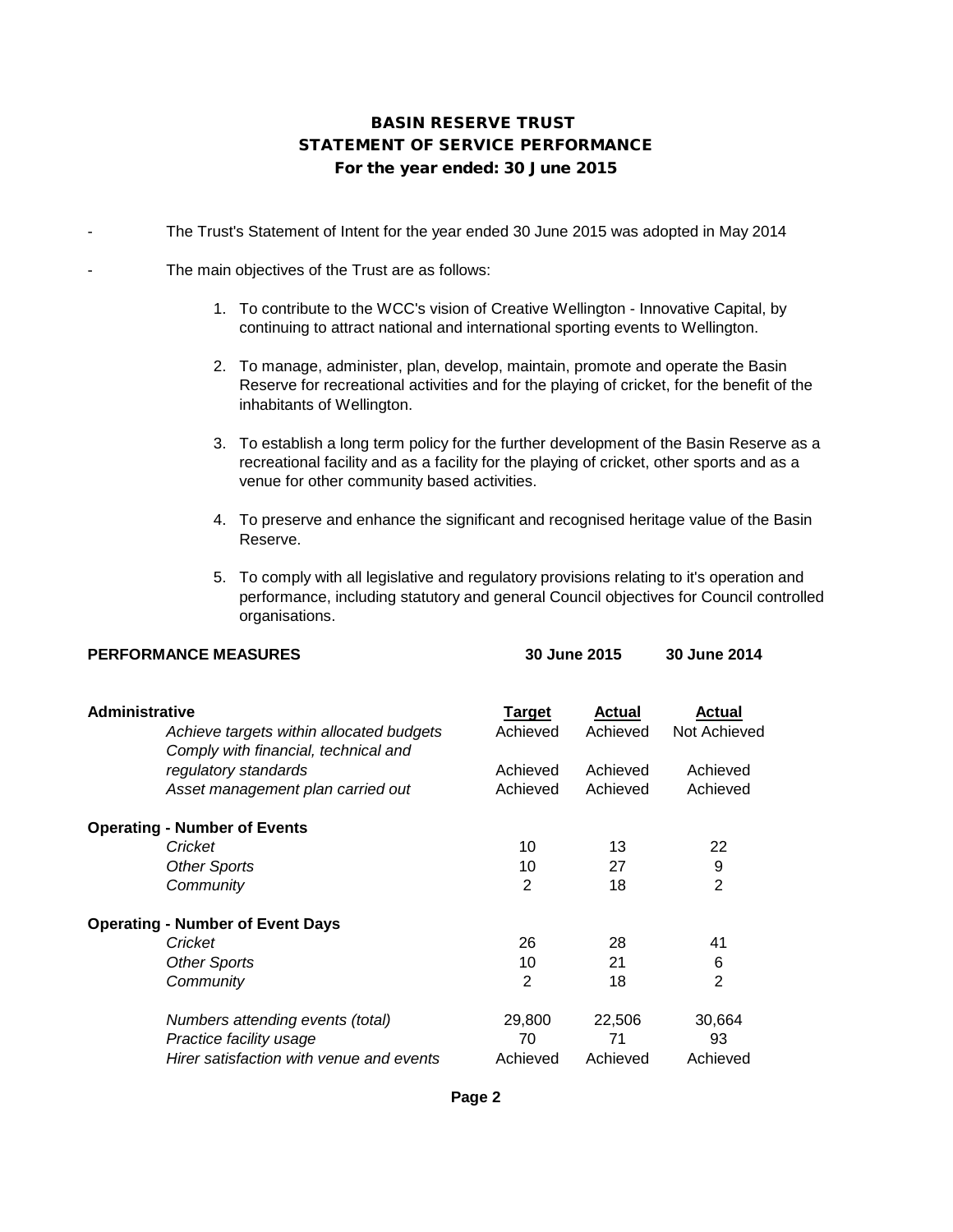## For the year ended: 30 June 2015 BASIN RESERVE TRUST STATEMENT OF SERVICE PERFORMANCE

| <b>PERFORMANCE MEASURES</b> |                                         | 30 June 2015  |               | 30 June 2014              |
|-----------------------------|-----------------------------------------|---------------|---------------|---------------------------|
|                             | Playing surface to be maintained to an  | <b>Target</b> | <b>Actual</b> | <b>Actual</b>             |
|                             | international standard                  | Achieved      | Achieved      | Achieved                  |
|                             | Council subsidy per visitor             | \$12.00       | \$16.00       | \$12.00                   |
| <b>Financial</b>            |                                         |               |               |                           |
|                             | <b>Results within Budget</b>            | Achieved      |               | Not Achieved Not Achieved |
|                             | Capital expenditure - within Budget     | Achieved      | Achieved      | Not Achieved              |
|                             | Council % of Revenue ratio              | 65%           | 79%           | 56%                       |
|                             | Event Income                            | \$121,500     | \$127,250     | \$164,500                 |
|                             | Non-Event Income as a % of Total Income | 78%           | 82%           | 74%                       |
|                             | <b>Business Plan developed</b>          | Achieved      | Achieved      | Achieved                  |

In terms of Hirer satisfaction with the venue and events, the achievement of this measure is based on the satisfaction of New Zealand Cricket and Cricket Wellington, as they are the Trust's most significant hirers, and is not based on a survey conducted on all hirers of the Basin Reserve.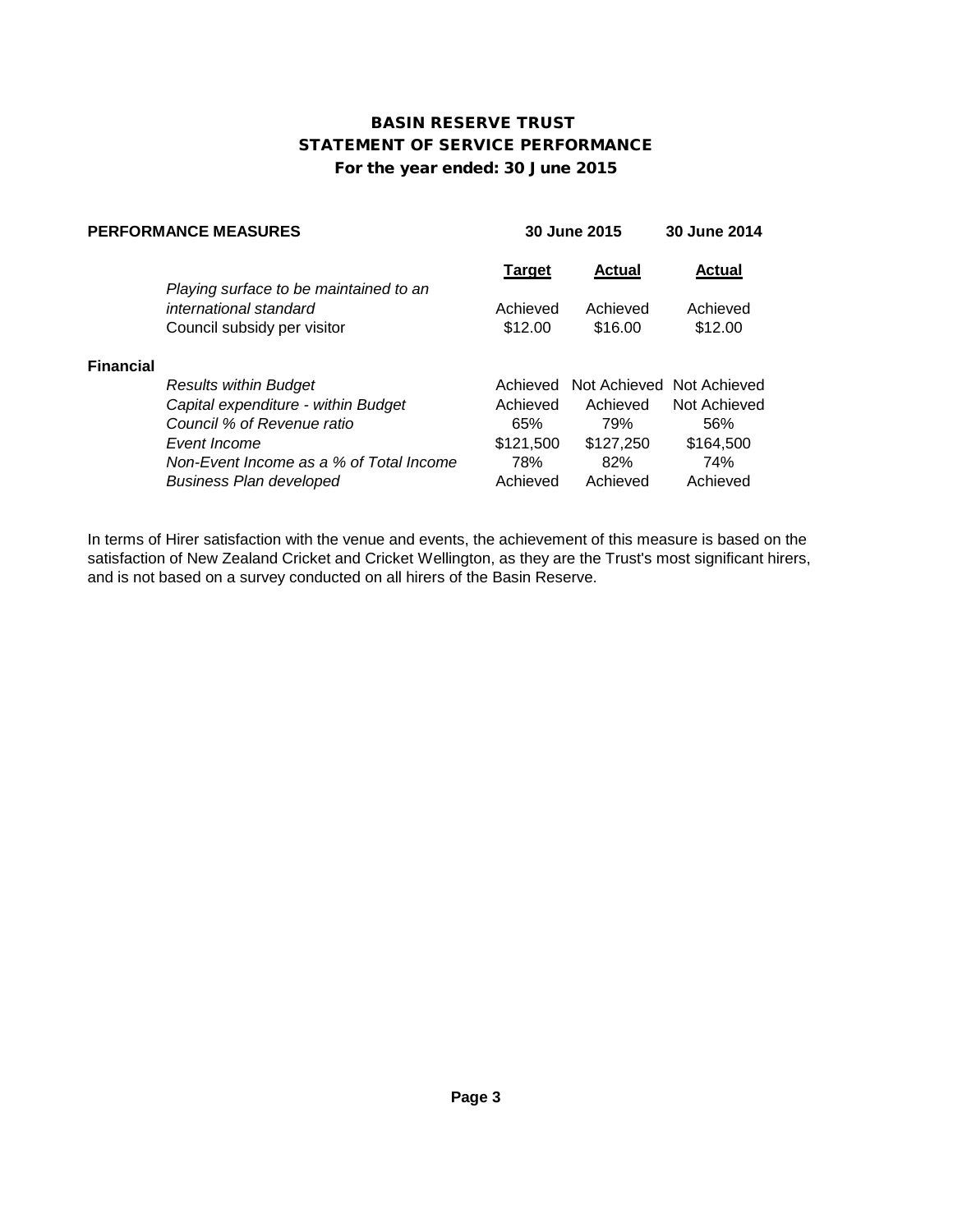## STATEMENT OF COMPLIANCE AND RESPONSIBILITY For the year ended: 30 June 2015 BASIN RESERVE TRUST

### **SUMMARY OF ANNUAL PERFORMANCE**

The targets for 2014-15 were set very much in the knowledge that the Cricket World Cup 2015 would mean fewer cricket uses of the ground (due to its being used exclusively as a practice venue by the ICC organisers. However the very good summer and autumn weather provided opporutnity for the ground to be made available to non-forecasted users.

In particular the Wellington Phoenix were able to access the venue while their normal training ground at Newtown Park was renovated, and neighbouring St Marks school requested and was granted a much greater access to the ground than in previous years.

Consequently the Phoenix use increased the "other sports" events and event days significantly above budget, while the St Marks use was captured as "community" use.

When the budget was agreed it was envisaged that the ground would be used in the ANZAC day celebrations, however the Arras Tunnel was used instead, meaning that the numbers attending events was lower than budgeted. Cricket matches and crowds make up nearly all of the crowd figures for this year, highlighting the importance of securing marquee matches each summer.

Given the significantly higher use of the ground than forecasted, the Trust is pleased to have been able to meet the demand within the agreed budget

The work programme associated with the Asset Management Plan was managed by an external provider, acting in coordination with both Council officers and the Trust's management. Trustees and Council staff are satisfied with the early progress of the overall plan, with priorities agreed and several works underway in the year under review.

#### **COMPLIANCE**

The Board and management of the Basin Reserve Trust ("the Trust") confirm that all statutory requirements of the Local Government Act 2002 regarding financial and operational management have been complied with.

## **RESPONSIBILITY**

The Board and management of the Trust accept responsibility for the preparation of the annual Financial Statements and the judgements used in them.

They also accept responsibility for establishing and maintaining a system of internal control designed to provide reasonable assurance as to the integrity and reliability of the financial reporting and performance information of the Trust.

In the opinion of the Board and management, the annual Financial Statements for the year ended 30 June 2015 fairly reflect the financial position, results of operations and service performance achievements of the Trust.

> **Sir John Anderson Peter Clinton Chairman Chief Executive Date: 21st August 2015 Cricket Wellington**

**Date: 21st August 2015**

**Page 4**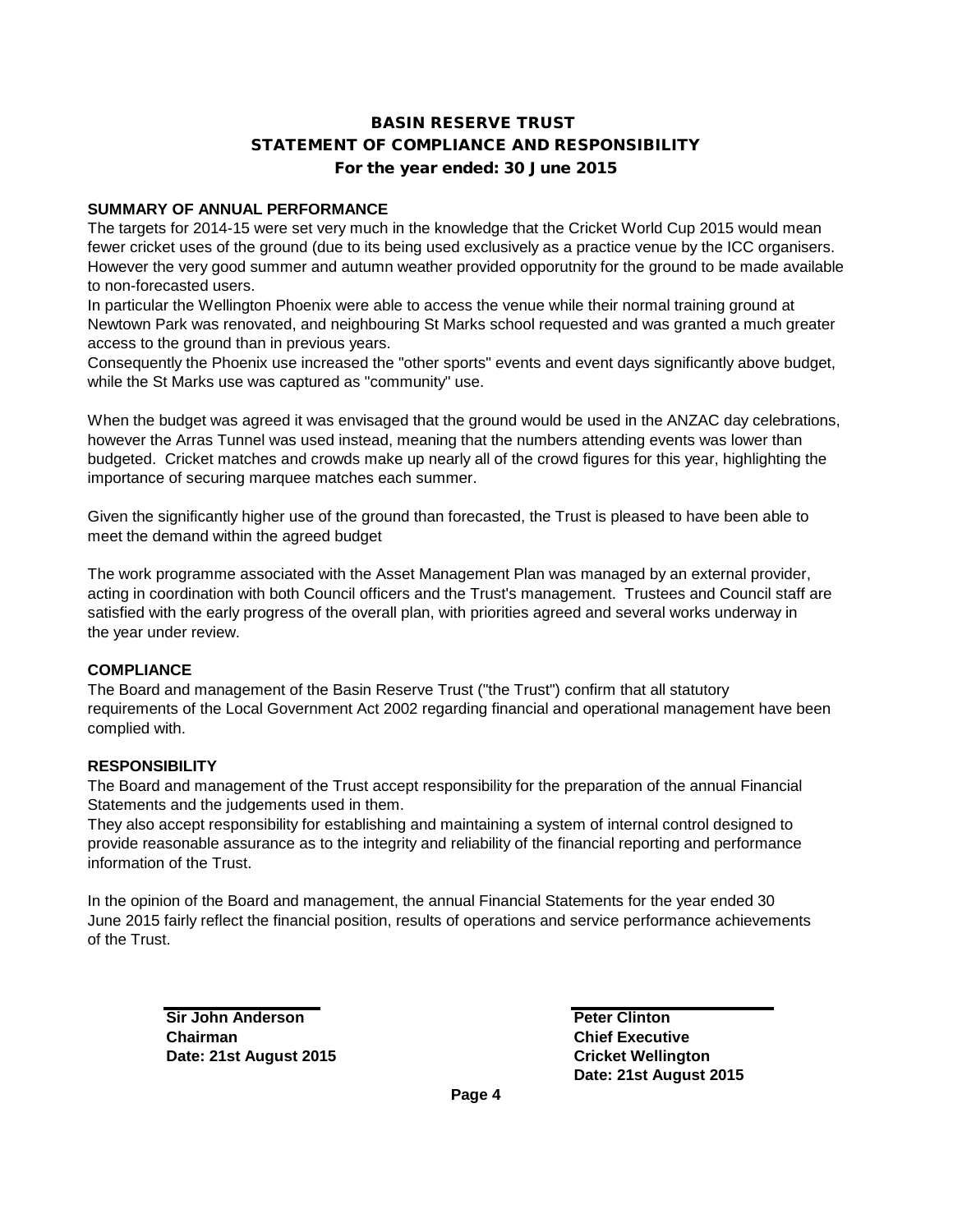## For the year ended: 30 June 2015 STATEMENT OF FINANCIAL PERFORMANCE BASIN RESERVE TRUST

|                                               | <b>Notes</b>   | <b>Actual</b><br>2015 | <b>Budget</b><br>2015 | <b>Actual</b><br>2014 |
|-----------------------------------------------|----------------|-----------------------|-----------------------|-----------------------|
|                                               |                | \$                    | \$                    | \$                    |
| Revenue                                       |                |                       |                       |                       |
| Council funding                               | 1              | 560,007               | 355,000               | 355,000               |
| Sales of goods and services                   | $\overline{2}$ | 146,214               | 189,600               | 272,943               |
| Interest revenue                              |                | 5,287                 | 3,000                 | 4,621                 |
| <b>Total Revenue</b>                          |                | 711,508               | 547,600               | 632,564               |
|                                               |                |                       |                       |                       |
| <b>Expenses</b>                               |                |                       |                       |                       |
| Depreciation of property, plant and equipment | 7              | 86,948                | 80,000                | 202,112               |
| Costs related to providing goods and services | 3              | 593,530               | 382,250               | 345,514               |
| Other expenses                                | 4              | 124,080               | 105,890               | 267,782               |
| <b>Total Expenses</b>                         |                | 804,558               | 568,140               | 815,408               |
|                                               |                |                       |                       |                       |
| Deficit for the Year                          |                | (93,050)              | (20, 540)             | (182, 844)            |

Explanations of major variances against budget are provided in note 15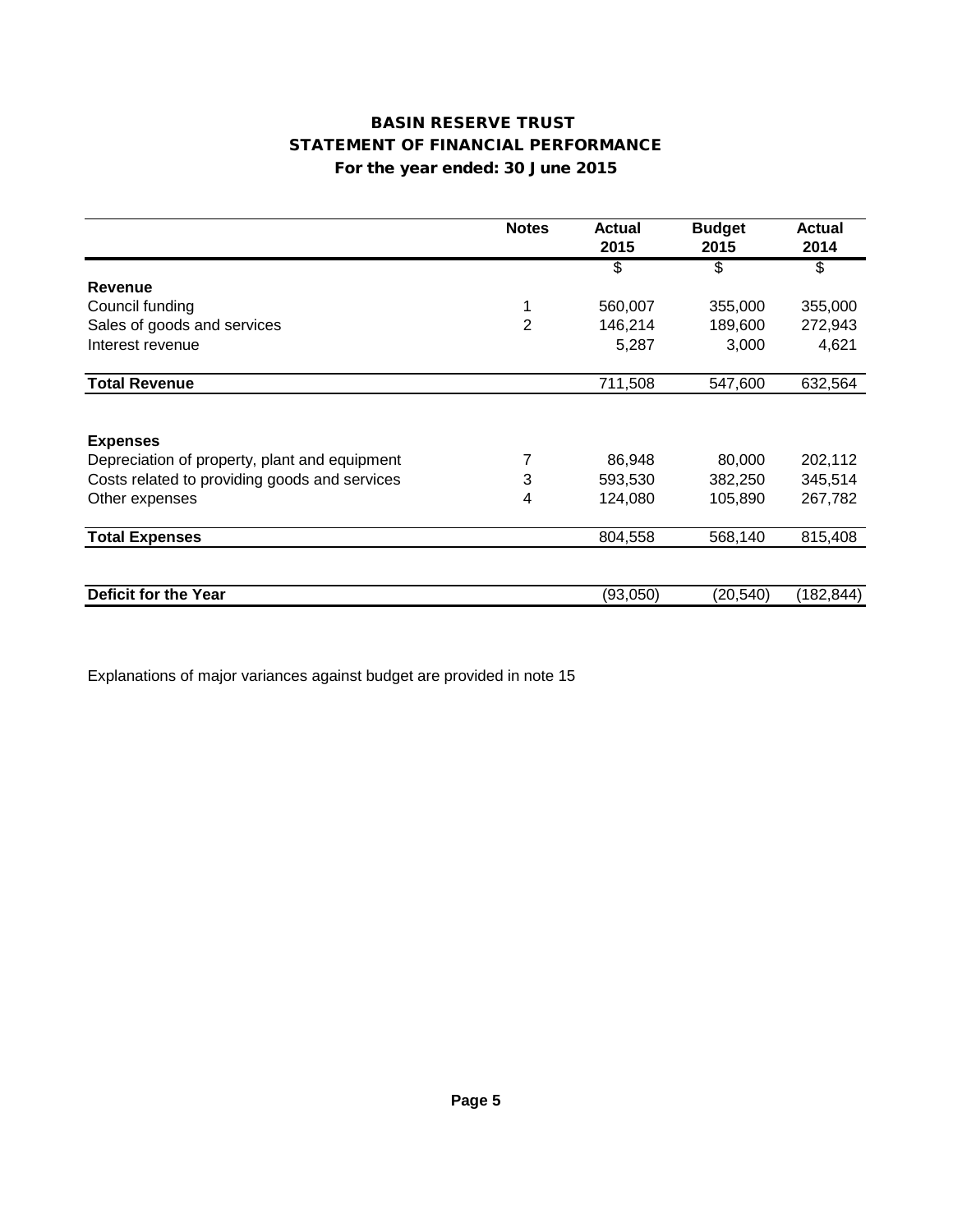## BASIN RESERVE TRUST As at 30 June 2015 STATEMENT OF FINANCIAL POSITION

|                                            | <b>Notes</b>   | <b>Actual</b><br>2015 | <b>Budget</b><br>2015    | <b>Actual</b><br>2014 |
|--------------------------------------------|----------------|-----------------------|--------------------------|-----------------------|
| <b>Assets</b>                              |                | \$                    | $\overline{\mathcal{S}}$ | \$                    |
| <b>Current Assets</b>                      |                |                       |                          |                       |
| Bank accounts and cash                     | 5              | 48,283                | 150,000                  | 110,266               |
| Debtors and prepayments                    | 6              | 124,609               | 25,000                   | 16,116                |
| <b>Total Current Assets</b>                |                | 172,892               | 175,000                  | 126,382               |
| <b>Non-Current Assets</b>                  |                |                       |                          |                       |
| Property, plant and equipment              | $\overline{7}$ | 645,084               | 667,600                  | 714,180               |
| <b>Total Non-Current Assets</b>            |                | 645,084               | 667,600                  | 714,180               |
| <b>Total Assets</b>                        |                | 817,976               | 842,600                  | 840,562               |
| <b>Liabilities</b>                         |                |                       |                          |                       |
| <b>Current Liabilities</b>                 |                |                       |                          |                       |
| Creditors and accrued expenses             | 8              | 145,989               | 55,140                   | 75,525                |
| <b>Total Current Liabilities</b>           |                | 145,989               | 55,140                   | 75,525                |
| <b>Total Liabilities</b>                   |                | 145,989               | 55,140                   | 75,525                |
| <b>Total Assets less Total Liabilities</b> |                | 671,987               | 787,460                  | 765,037               |
|                                            |                |                       |                          |                       |
| <b>Trust Equity</b>                        |                |                       |                          |                       |
| Contributed capital                        | 9              | 100                   | 100                      | 100                   |
| Accumulated surpluses                      | 9              | 671,887               | 787,360                  | 764,937               |
| <b>Total Trust Equity</b>                  |                | 671,987               | 787,460                  | 765,037               |

Explanations of major variances against budget are provided in note 15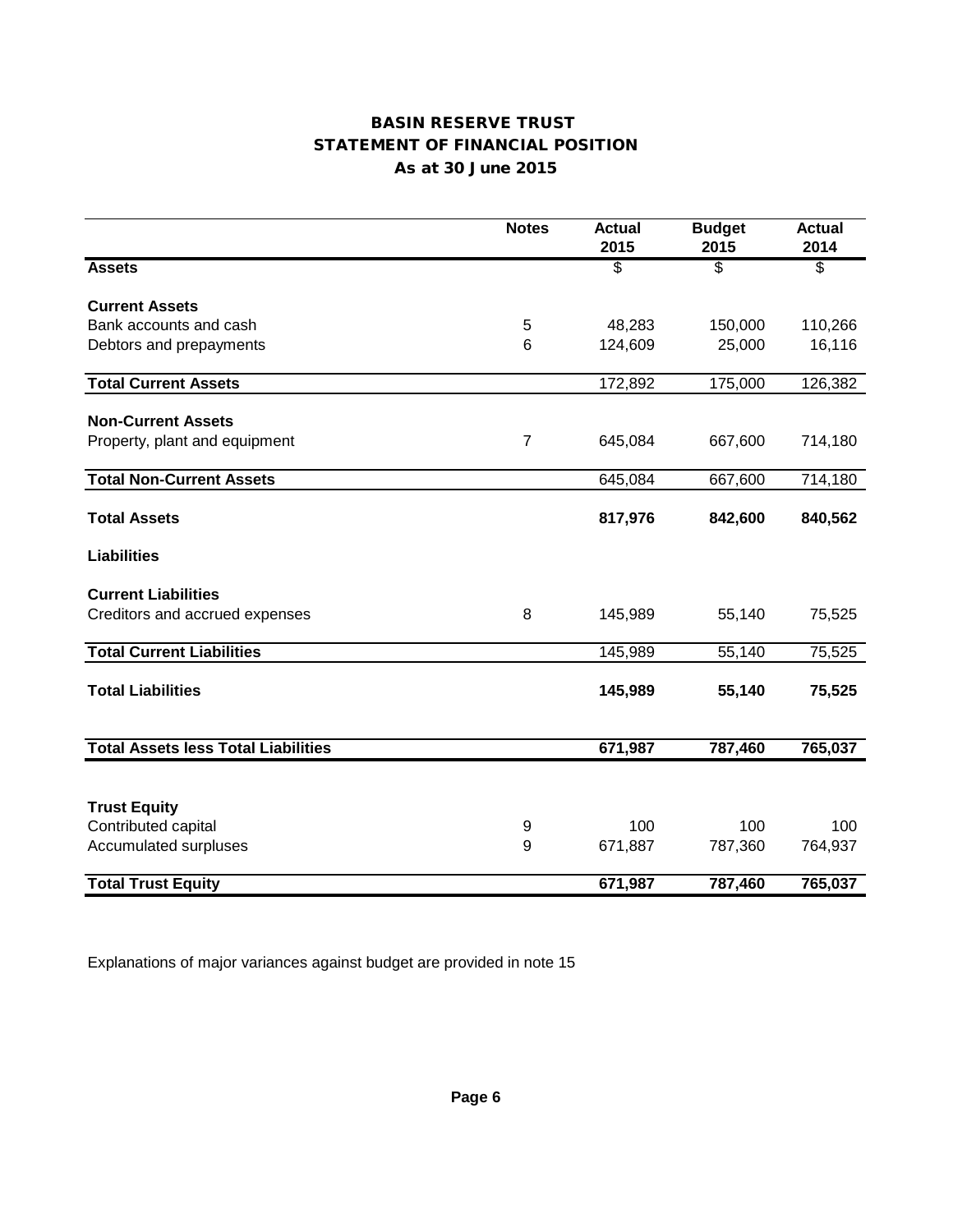## BASIN RESERVE TRUST STATEMENT OF CASH FLOWS For the year ended: 30 June 2015

|                                                                                                                | <b>Note</b> | <b>Actual</b><br>2015 | <b>Budget</b><br>2015 | <b>Actual</b><br>2014 |
|----------------------------------------------------------------------------------------------------------------|-------------|-----------------------|-----------------------|-----------------------|
|                                                                                                                |             | \$                    | \$                    | \$                    |
| <b>Cash Flows from Operating Activities</b>                                                                    |             |                       |                       |                       |
| Receipts of council funding                                                                                    |             | 480,190               | 355,000               | 355,000               |
| Receipts from sale of goods and services                                                                       |             | 125,164               | 173,600               | 338,447               |
| Interest receipts                                                                                              |             | 5,287                 | 3,000                 | 4,620                 |
| Payments to suppliers and employees                                                                            |             | (657, 146)            | (404, 600)            | (638, 243)            |
| GST (net)                                                                                                      |             | 2,374                 | (7,000)               | (6, 369)              |
| <b>Net Cash Flows from Operating Activities</b>                                                                |             | (44, 131)             | 120,000               | 53,455                |
| <b>Cash Flows from Investing and Financing Activities</b><br>Payments to acquire property, plant and equipment |             | (17, 852)             | (50,000)              | (25, 503)             |
| Net Cash Flows from Investing and Financing Activities                                                         |             | (17,852)              | (50,000)              | (25, 503)             |
| Net Increase/(Decrease) in Cash for the Year<br>Add opening bank accounts and cash                             |             | (61, 983)<br>110,266  | 70,000<br>80,000      | 27,952<br>82,314      |
| <b>Closing Bank Accounts and Cash</b>                                                                          | 5           | 48,283                | 150,000               | 110,266               |

Explanations of major variances against budget are provided in note 15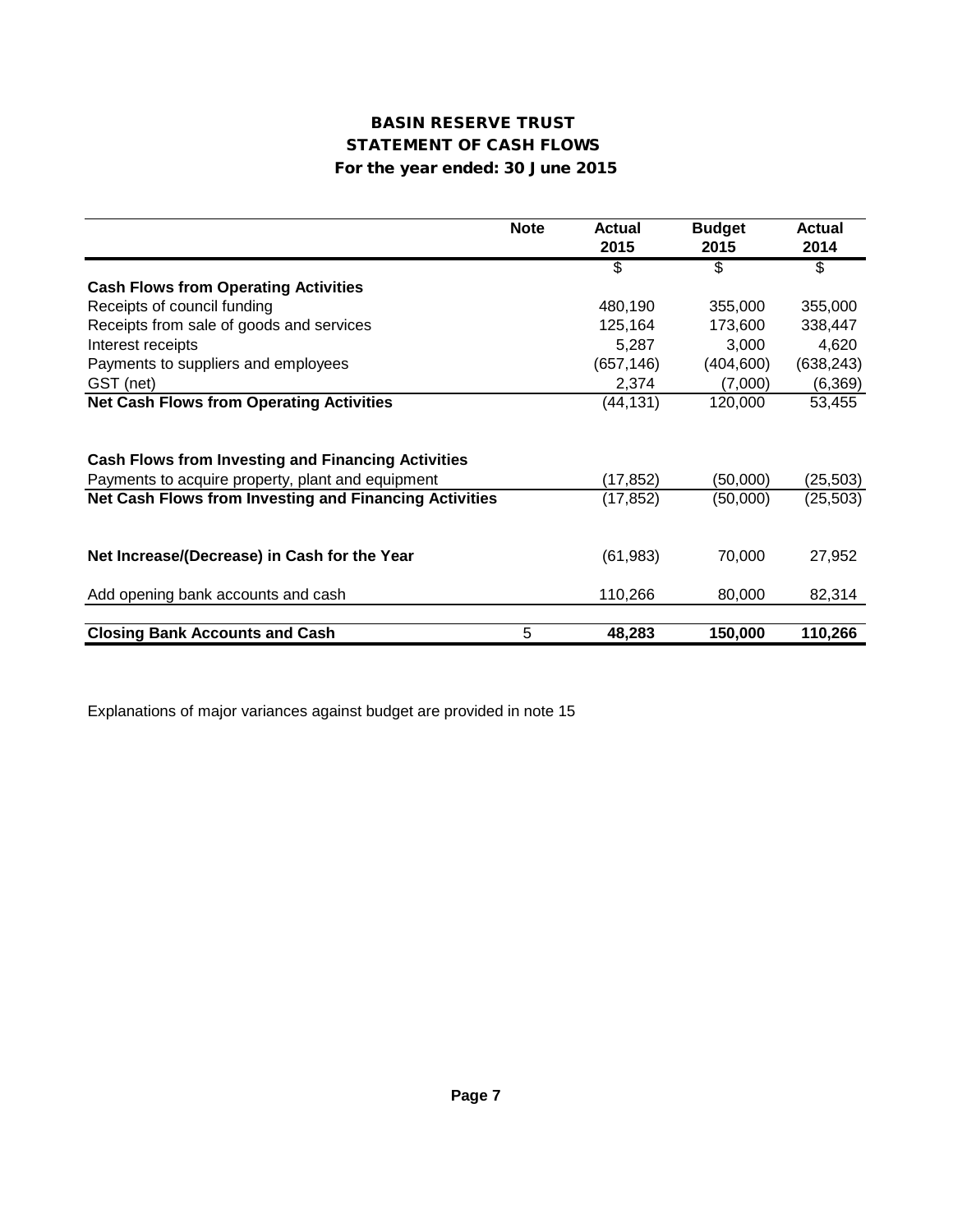## STATEMENT OF ACCOUNTING POLICIES For the year ended: 30 June 2015 BASIN RESERVE TRUST

### **ACCOUNTING POLICIES APPLIED**

#### *BASIS OF PREPARATION*

The Board has elected to apply PBE SFR-A (PS) Public Benefit Entity Simple Format Reporting - Accrual (Public Sector) on the basis that the Trust does not have public accountability (as defined) and has total annual expenses of less then \$2 million.

All transactions in the financial statements are reported using the accrual basis of accounting.

The financial statements are prepared on the assumption that the Trust will continue to operate in the foreseeable future.

#### *GOODS AND SERVICES TAX*

The Trust is registered for GST. All amounts in the financial statements are recorded exclusive of GST, except for debtors and creditors, which are stated inclusive of GST.

#### *INCOME TAX*

The Trust is registered with the Charities Commission and is thus exempt from income tax under the Income Tax Act 2007. The Trust is not exempt from the need to comply with indirect tax obligations such as Goods and Services, Fringe Benefit and Entertainment and accordingly complies with those obligations that are applicable.

#### *SIGNIFICANT ACCOUNTING POLICIES*

#### **Revenue**

#### *Grants*

Council grants are recognised as revenue when the funding is received unless there is an obligation to return the funds if the conditions of the grant are not met ("use or return condition"). If there is such an obligation, the grant is initially recorded as a liability and recognised as revenue when conditions of the grant are satisfied.

#### *Sale of goods*

Revenue from the sale of goods is recognised when the goods are sold to the customer.

#### *Sale of services*

Revenue from the sale of services is recognised by reference to the stage of completion of the services delivered at balance date as a percentage of the total services to be provided.

#### *Donated Assets*

Revenue from donated assets is recognised upon receipt of the asset if the asset has a useful life of 12 months or more, and the value of the asset is readily obtainable and significant.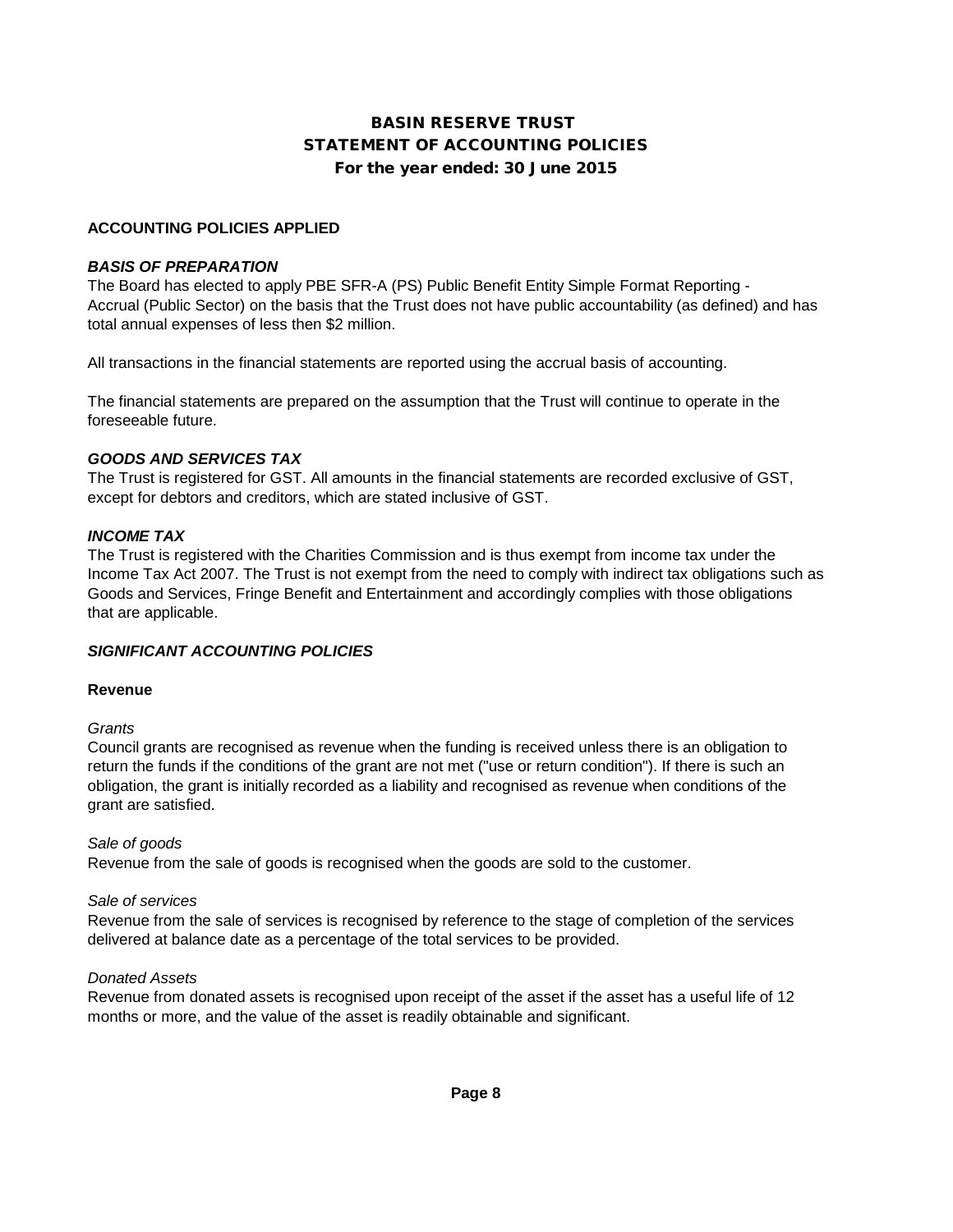## BASIN RESERVE TRUST STATEMENT OF ACCOUNTING POLICIES For the year ended: 30 June 2015

#### *Interest revenue*

Interest revenue is recorded as it is earned during the year.

#### **Administration and overhead costs**

These are expensed when the related service has been received.

#### **Bank accounts and cash**

Bank accounts and cash comprise cash on hand, cheque or savings accounts, and deposits held at call with banks.

#### **Debtors**

Debtors are initially recorded at the amount owed. When it is likely the amount owed (or some portion) will not be collected, a provision for impairment is recognised and the loss is recorded as a bad debt expense.

#### **Property, plant and equipment**

Property, plant and equipment is recorded at cost, less accumulated depreciation and impairment losses.

Donated assets are recognised upon receipt of the asset if the asset has a useful life of 12 months or more, and the current value of the asset is readily obtainable and significant. Significant donated assets for which current values are not readily obtainable are not recognised.

For an asset to be sold, the asset is impaired if the market price for an equivalent asset falls below its carrying amounts.

For an asset to be used by the Trust, the asset is impaired if the value to the Trust in using the asset falls below the carrying amount of the asset.

Depreciation is provided on a straight-line basis at rates that will write off the cost of the assets over their useful lives. The useful lives and associated depreciation rates of major classes of assets have been estimated as follows:

| Leasehold Improvements | 1.5 to 45.5 years | $(2.20\% \text{ to } 66.70\%)$ |
|------------------------|-------------------|--------------------------------|
| Drainage works         | 14 to 18 years    | $(5.50\% - 7.20\%)$            |
| Furniture & fittings   | 2.5 to 8.5 years  | $(12.00\% - 48.00\%)$          |
| Plant                  | 3 to 6.5 years    | $(16.20\% - 33.00\%)$          |

#### **Creditors and accrued expenses**

Creditors and accrued expenses are measured at the amount owed.

#### **Budget figures**

The budget figures are derived from the statement of intent as approved by the Board at the beginning of the financial year. The budget figures have been prepared in accordance with Tier 3 standards, using accounting policies that are consistent with those adopted by the Board in preparing these financial statements.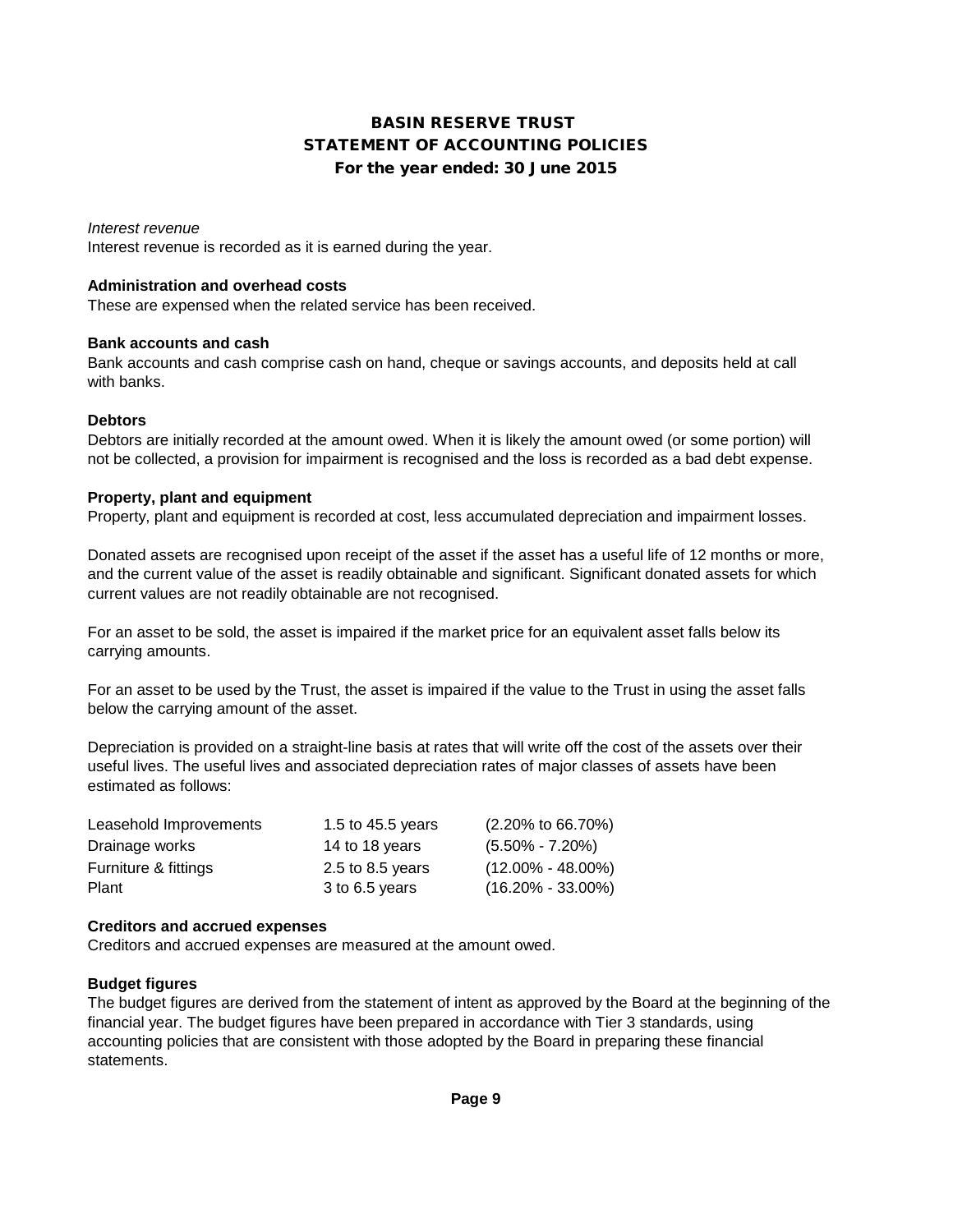## BASIN RESERVE TRUST STATEMENT OF ACCOUNTING POLICIES For the year ended: 30 June 2015

## **Tier 2 PBE Accounting Standards applied**

The Trust has not applied any Tier 2 Accounting Standards in preparing its financial statements.

## **CHANGES IN ACCOUNTING POLICIES AND TRANSITION TO THE NEW PBE SFR-A (PS) STANDARD**

This is the first set of financial statements prepared using the new PBE SFR-A (PS) standard, and comparative information for the year ended 30 June 2014 has been restated to comply with the new standard. The significant adjustments ariding on transition to the new standard are provided in note 16.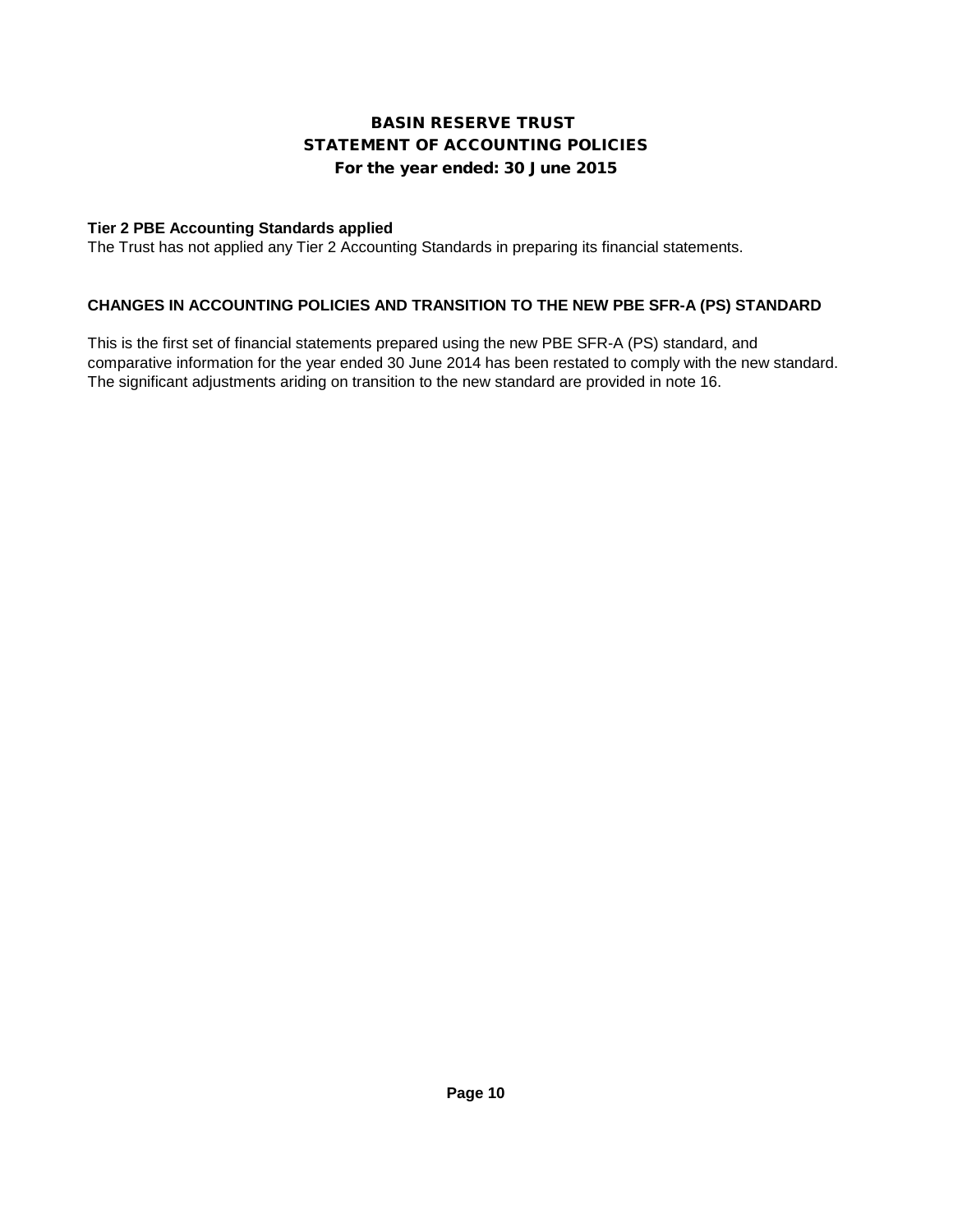## For the year ended: 30 June 2015 BASIN RESERVE TRUST NOTES TO THE FINANCIAL STATEMENTS

## 1 Council funding

|                              | 2015    | 2014    |
|------------------------------|---------|---------|
|                              |         |         |
| Operational grant - WCC      | 355,000 | 355,000 |
| Turf Management grant - WCC  | 205,007 |         |
| <b>Total council funding</b> | 560,007 | 355,000 |

## 2 Sales of goods and services

|                                   | 2015    | 2014    |
|-----------------------------------|---------|---------|
|                                   |         |         |
| Ground hire income                | 127,250 | 164,500 |
| Concession income                 | 18,408  | 22,278  |
| Signage                           | ۰       | 80,000  |
| Gold membership subscriptions     | ٠       | 5,217   |
| Picket fence income               | 478     | 948     |
| Miscellaneous income              | 78      |         |
| Total sales of goods and services | 146,214 | 272,943 |

### 3 Costs related to providing goods and services

| 2015    | 2014    |
|---------|---------|
|         | \$      |
| 44,659  | 49,580  |
| 353,957 | 108,172 |
| 119,004 | 113,651 |
| 75,830  | 73,601  |
| 80      | 510     |
|         | 345,514 |
|         | 593,530 |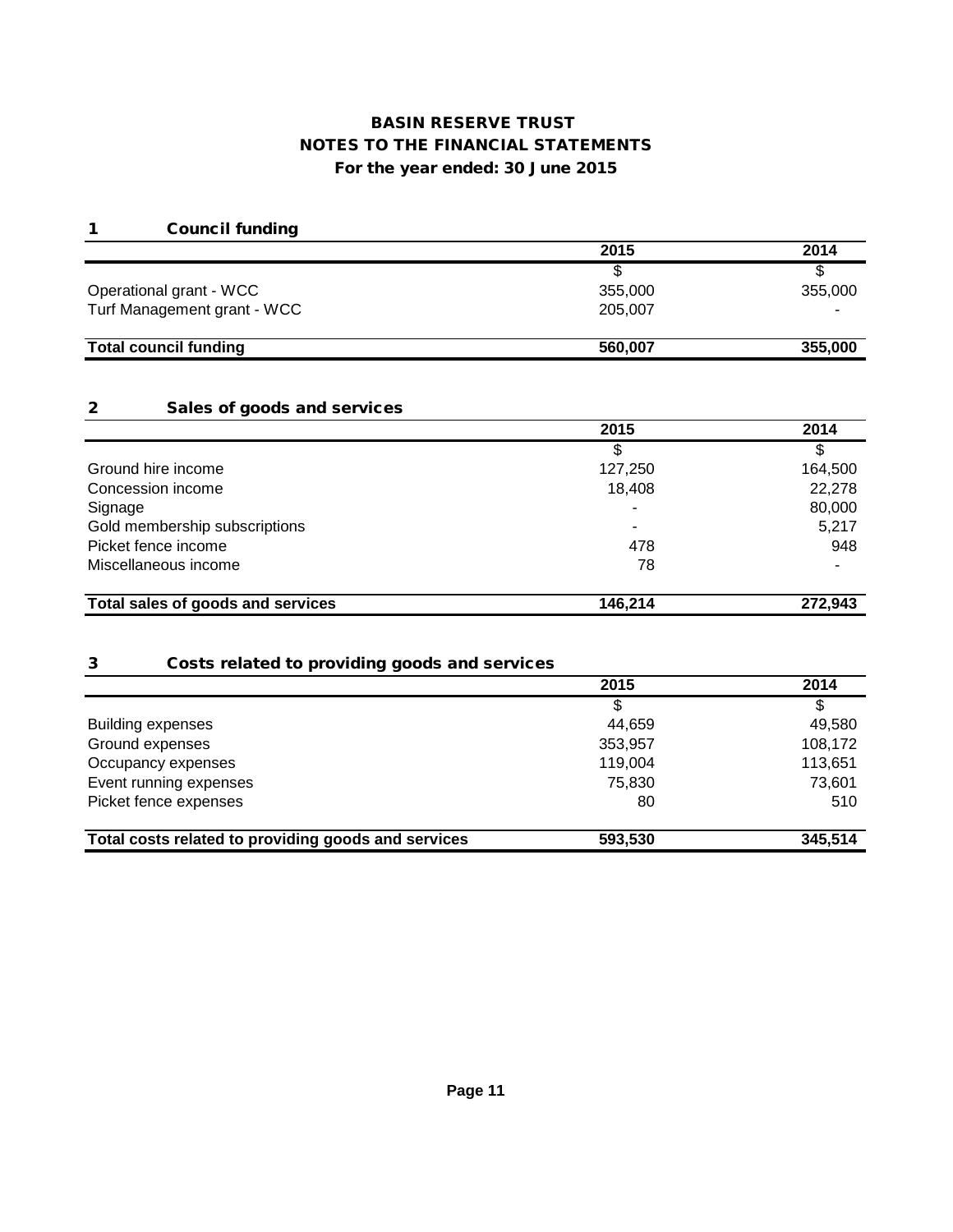## NOTES TO THE FINANCIAL STATEMENTS For the year ended: 30 June 2015 BASIN RESERVE TRUST

### 4 Other expenses

|                                             | 2015                     | 2014    |
|---------------------------------------------|--------------------------|---------|
|                                             |                          |         |
| Audit fee for the financial statement audit | 12,780                   | 12,340  |
| Bad debt expense                            | $\overline{\phantom{a}}$ | 31,763  |
| Management fee                              | 56,000                   | 56,000  |
| Marketing                                   | 13,295                   | 10,184  |
| Other administrative expenses               | 42,005                   | 157,495 |
| <b>Total other expenses</b>                 | 124,080                  | 267,782 |

### 5 Bank accounts and cash

|                              | 2015   | 2014    |
|------------------------------|--------|---------|
|                              | S      |         |
| Cash on hand                 | 165    | 165     |
| Cheque account               | 5,039  | 9,642   |
| Savings accounts             | 43.079 | 100,459 |
| Total bank accounts and cash | 48,283 | 110,266 |

### 6 Debtors and prepayments

|                                      | 2015    | 2014   |
|--------------------------------------|---------|--------|
|                                      |         |        |
| Gross debtors                        | 119,699 | 11,206 |
| Provision for impairment             | ۰       |        |
| Net debtors                          | 119,699 | 11,206 |
| Prepayments                          | 4,910   | 4,910  |
| <b>Total debtors and prepayments</b> | 124,609 | 16,116 |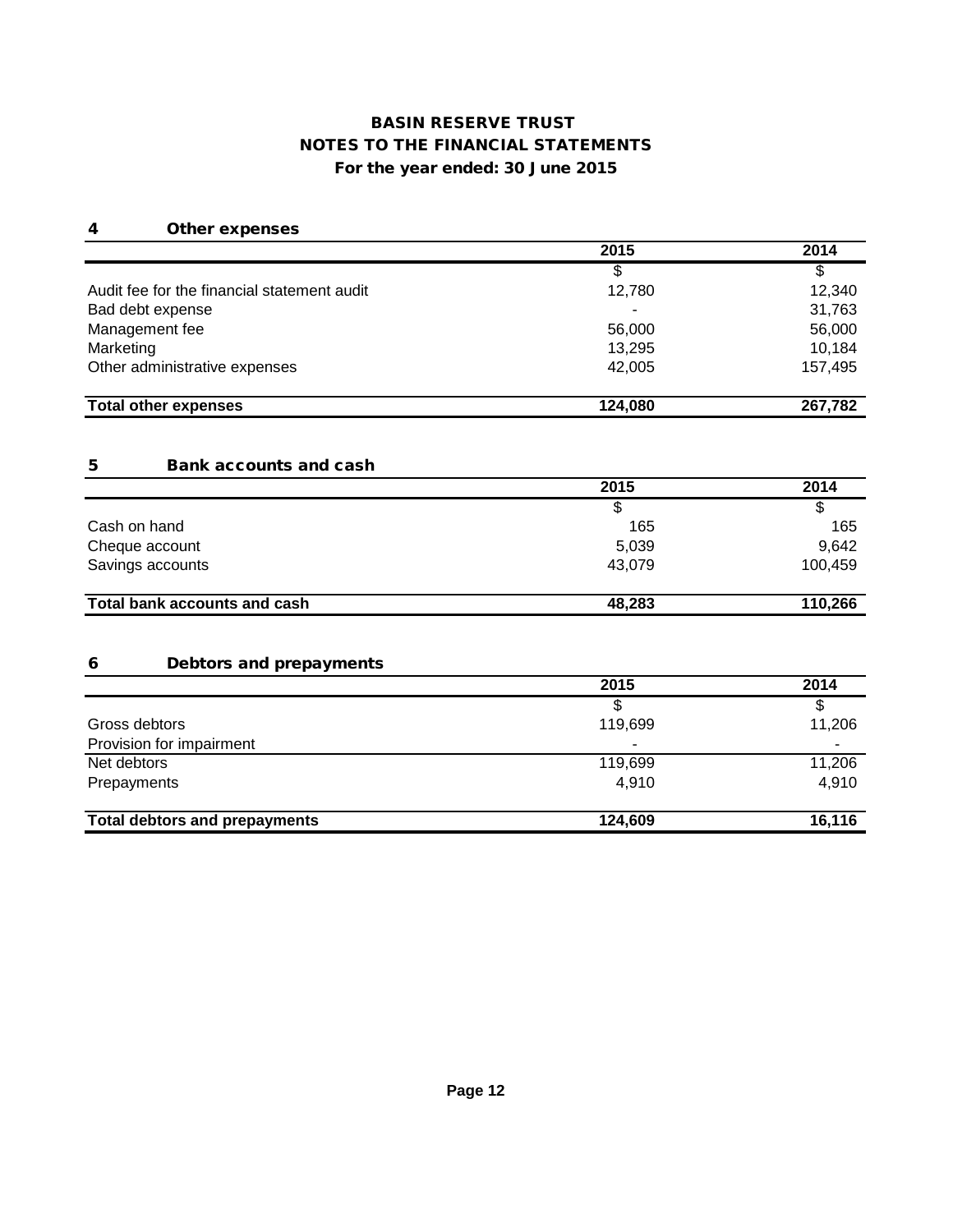| Property, plant, and equipment<br>7        |              |                  |                 |                     |            |
|--------------------------------------------|--------------|------------------|-----------------|---------------------|------------|
|                                            | <b>Plant</b> | <b>Furniture</b> | <b>Drainage</b> | Leasehold           | Total      |
|                                            |              | & Fittings       | <b>Works</b>    | <b>Improvements</b> |            |
|                                            | \$           | S                | S               | \$                  | \$         |
| Carrying amount at 1 July 2013             | 127,163      | 13,503           | 78,630          | 673,309             | 892,605    |
| Additions                                  | 7,150        | 16,537           |                 |                     | 23,687     |
| Disposal (net of accumulated depreciation) |              |                  |                 |                     |            |
| Depreciation expense                       | (124, 588)   | (4,768)          | (8,696)         | (64,060)            | (202, 112) |
|                                            |              |                  |                 |                     |            |
| Carrying amount at 30 June 2014            | 9,725        | 25.272           | 69,934          | 609,249             | 714,180    |
| Carrying amount at 1 July 2014             | 9,725        | 25,272           | 69,934          | 609,249             | 714,180    |
| Additions                                  | 11,372       |                  |                 | 6,480               | 17,852     |
| Disposal (net of accumulated depreciation) |              |                  |                 |                     |            |
| Depreciation expense                       | (8, 729)     | (5,868)          | (8,696)         | (63, 655)           | (86, 948)  |
|                                            |              |                  |                 |                     |            |
| Carrying amount at 30 June 2015            | 12,368       | 19.404           | 61,238          | 552,074             | 645,084    |

Certain assets, totalling \$155,716 that related to the Basin Reserve, were transferred from the Wellington Regional Stadium Trust to the Trust. These assets were transferred for nil consideration, but were taken up in the accounts of the Trust at the book values in the accounts of the Wellington Regional Stadium Trust as at 1 July 2004. The value of the donated assets was recognised in the statement of comprehensive income for the year ending 30 June 2005.

## 8 Creditors and accrued expenses

|                              | 2015    | 2014   |
|------------------------------|---------|--------|
|                              |         |        |
| Creditors                    | 96,325  | 22,563 |
| Accrued expenses             | 39,664  | 52,962 |
| Income received in advance   | 10,000  |        |
| Total bank accounts and cash | 145.989 | 75,525 |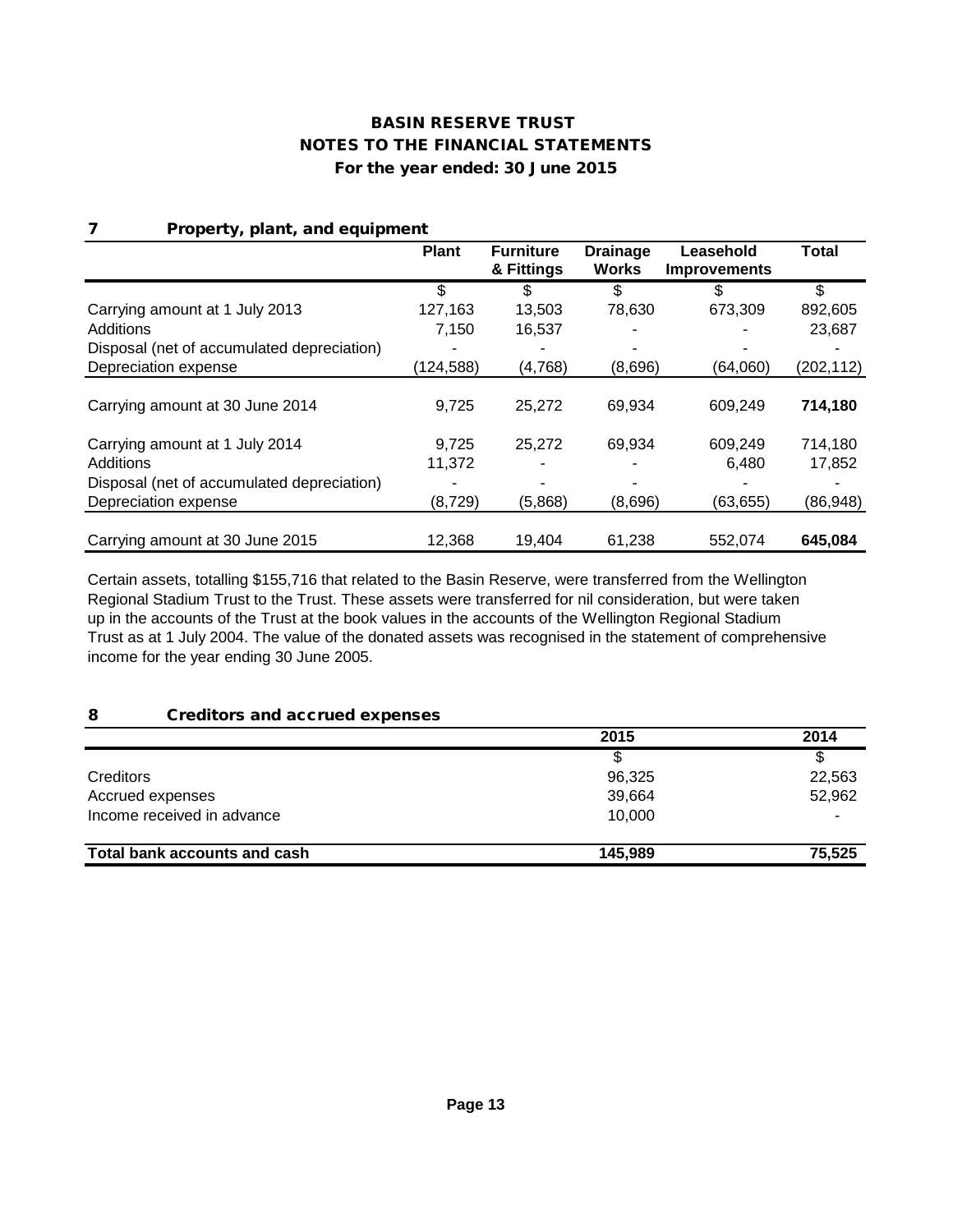| 9<br><b>Equity</b>             |          |            |
|--------------------------------|----------|------------|
|                                | 2015     | 2014       |
|                                | \$       | \$         |
| <b>Contributed capital</b>     |          |            |
| Balance at 1 July              | 100      | 100        |
|                                |          |            |
| Balance at 30 June             | 100      | 100        |
| <b>Accumulated surpluses</b>   |          |            |
| Balance at 1 July              | 764,937  | 947,781    |
| Surplus/(deficit) for the year | (93,050) | (182, 844) |
| Balance at 30 June             | 671,887  | 764,937    |
|                                |          |            |
| <b>Total equity</b>            | 671,987  | 765,037    |

#### 10 Commitments

There were no operating or capital Commitments as at 30 June 2015 (2014 Nil).

#### 11 Contingent liabilities

There were no Contingent Liabilities or Assets as at 30 June 2015 (2014 Nil).

#### 12 Related-party transactions

Related-party disclosures have not been made for transactions with related parties that are within a normal supplier or client/recipient relationship on terms and conditions no more or less favourable than those that it is reasonable to expect the Trust would have adopted in dealing with the party at arm's length in the same circumstances.

#### *Related-party transactions significant to the Trust requiring disclosure*

- 1. WCC made a grant of \$355,000 (2014 \$355,000) to the Trust as a contribution towards the costs of operating the Trust.
- 2. WCC made a grant of \$205,007 (2014 \$0) to the Trust as a contribution towards the costs of Turf Management.
- 3. The Trust paid WCC the sum of \$10,000 (2014 \$10,000) as a contribution for the Karori Park operation.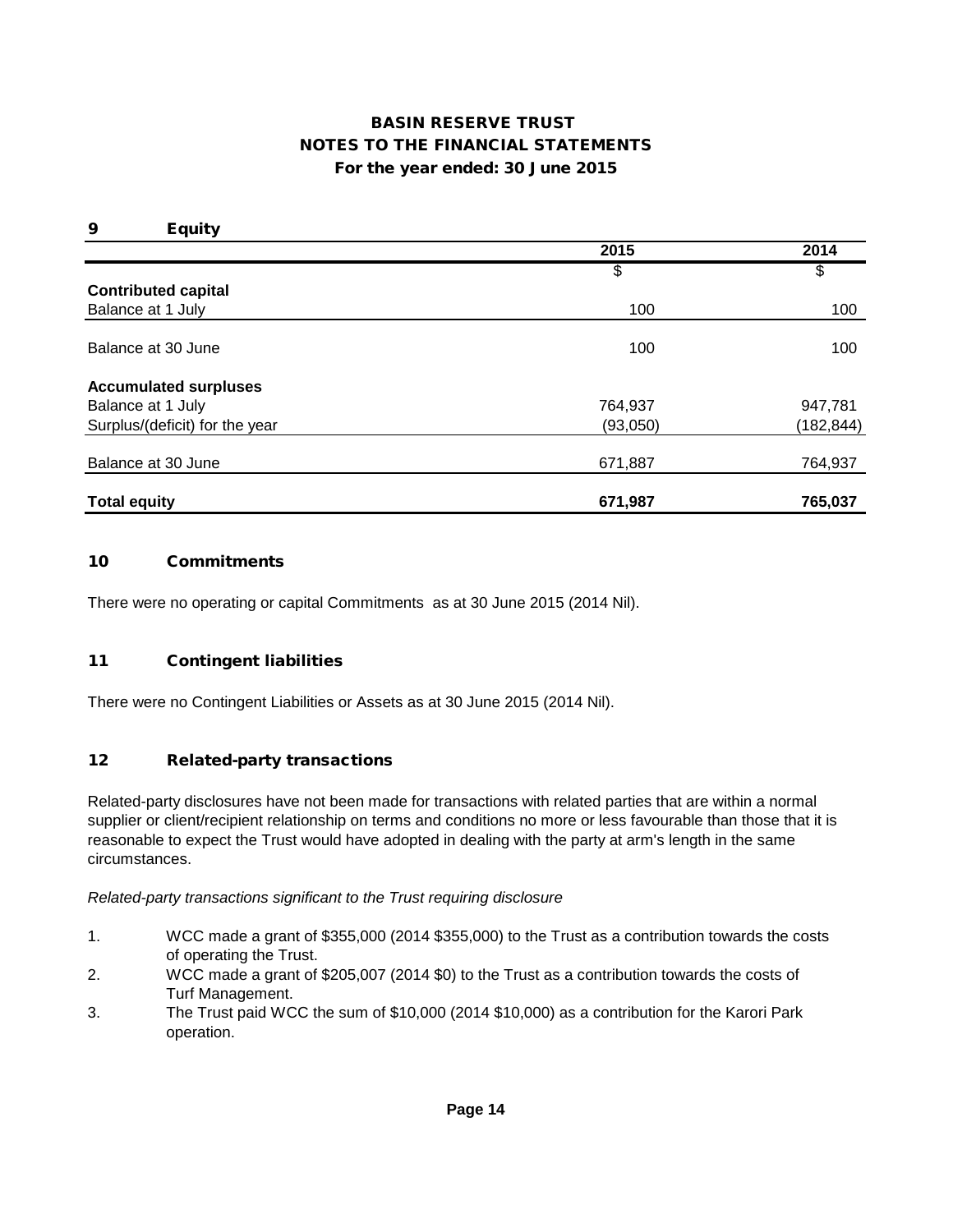### 13 Trustee fees

In the year to 30 June 2015, the Trustees did not receive any remuneration in regard to their duties as trustees (30 June 2014 Nil).

### 14 Events after the balance date

At its meeting on 18 August Trustees discussed the potential sale of the LED screen, and approved negotiations continuing with a view to a sale of the screen to Oceania LED, in return for hireage of the screen at various events at the Basin Reserve. Title to the screen to remain with the BRT until such time as the agreed sale price has been paid.

## 15 Explanations of major variances against budget

Explanations for major variances from the Trust's budgeted figures in the 30 June 2015 statement of intent are as follows:

#### **Statement of financial performace**

- 1. When the Budget was agreed it was envisaged that the Turf Management Costs would be paid directly by WCC to the Wellington Regional Stadium Trust ("the Stadium Trust") on behalf of the Trust. However what actually happened was that the Trust received a grant from WCC of \$205,007 which resulted in Council funding being greater than the budget by this amount.
- 2. When the Budget was agreed it was also envisaged that a Naming Rights Sponsor would be found by January 2015 and that this would result in \$48,000 of Sales of services revenue, but this did not eventuate.
- 3. Costs relating to providing goods and services were higher than budgeted for by \$205,007 due to the payment of Turf Management Costs to the Stadium Trust of this amount as detailed in 1 above.

### **Statement of financial position**

1. As explained in the Statement of financial performance variances, the billing of WCC for the Turf Management Grant and in turn the Stadium Trust invoicing the Trust for Turf Management has meant that both Debtors and prepayments and Creditors and accruals are higher at balance date than envisaged, due to there being both a receivable and a corresponding liability included in these numbers relating to this.

#### **Statement of cash flows**

- 1. For the same reason as outlined in 1 and 3 of the Statement of financial performance variances above, the Receipts of council funding and the Payments to suppliers and employees, are higher than budgeted for.
- 2. For the same reason as outlined in 2 of the Statement of financial performance variances above, the Receipts of from sale of goods and services, are lower than budgeted for.